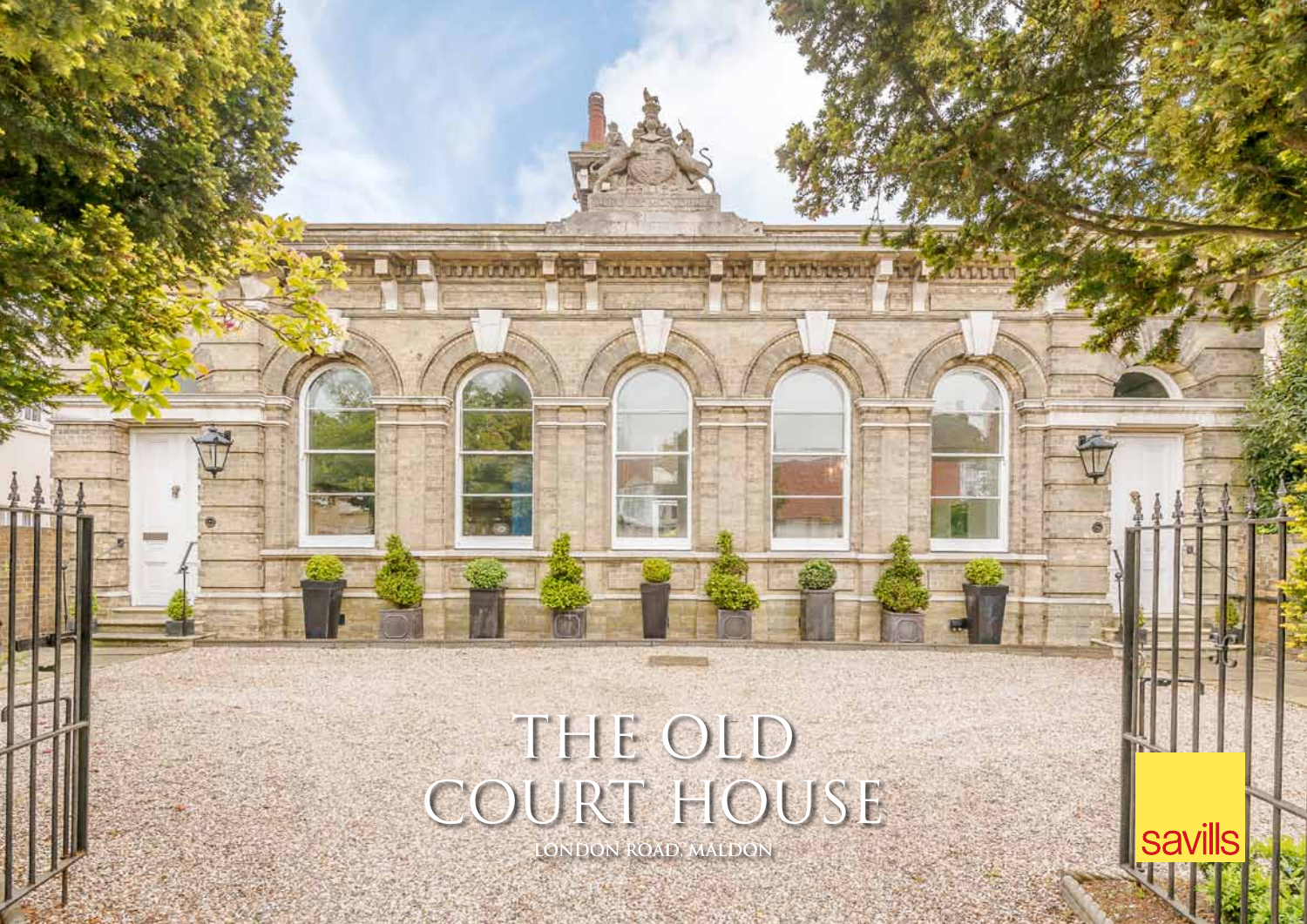### **A beautifully renovated converted former court house on one of the best roads in Maldon**

3,926 sq ft • 4 bedrooms • Sitting room/bedroom 3 Dining room/bedroom 4 • Shower room • 3 bathrooms (1 en suite) • Former Court Room/Main reception room 40'10" x 26'8" • Gallery above Court Room • Kitchen/ family room • Courtyard garden • Roof garden Off street parking

Danbury 4.5 miles, Hatfield Peverel 5.8 miles (Liverpool Street 46 minutes), A12 (Junction 18) 6.9 miles, Sandon Park and Ride 7 miles, Chelmsford 10.3 miles (Liverpool Street 36 minutes).

The Old Court House is located on London Road, which is a short distance from Maldon High Street. Maldon is a lively former market town on the River Blackwater that dates back to Anglo-Saxon times and is famous, among other things, for its Sea Salt and the traditional Thames sailing barges that use it as their home port. There is an excellent preparatory school (Maldon Court) near the centre of the town and shopping and leisure facilities include a Marks & Spencer's, two other major supermarkets, a wide range of shops including a butcher, fishmonger and greengrocer, several boutiques and a number of restaurants. Junction 18 of the A12 is 7 miles away at Sandon and the railway commuter has the choice of stations at nearby Hatfield Peverel, Witham and Chelmsford for the main line from Norwich to London Liverpool Street.







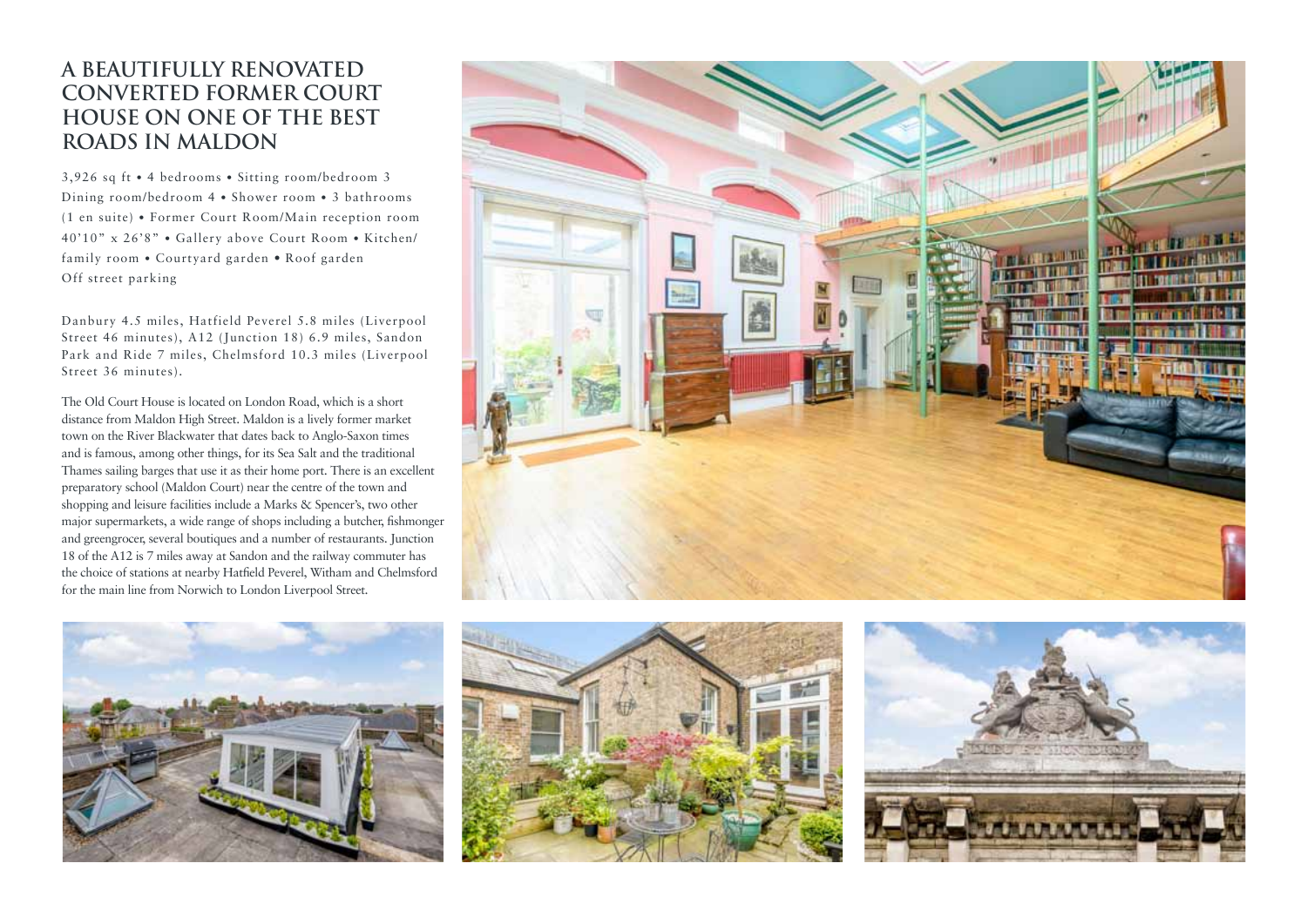The Old Court House dates back to 1858 and is listed as being of architectural or historical interest Grade II. The property served as a magistrates' court and as a county court until it was closed in 1992 when it was bought by the previous owners, whose superb and original conversion resulted in a spacious town house of great character. The current owner has subsequently completed a painstaking programme of improvement that has included reconfiguring the bedrooms to create a much larger open plan kitchen/family room with AGA and a sitting room (which can also be used as a fourth bedroom). The conversion has also incorporated many of the original features, such as the stone royal arms on top of the parapet and the Court Office and judges' Robing Room now converted to bedrooms, the Public Waiting Room has become the sitting room/fourth bedroom and one of the shower rooms was formerly the judges' W.C.

The layout of the accommodation allows for considerable versatility as the bedrooms can be used as additional reception rooms and vice versa. The rooms on the ground floor are arranged around the main reception room, which is the very imposing and impressive former Court Room with a ceiling height of six metres and a feature gallery area above. This is approached by two spiral staircases at ground floor level and provides a games area overlooking the main reception room.

There is a good-sized area of off street parking in front of The Old Court House and the property itself is built around a private and secluded courtyard. Of particular note is a wonderful roof garden with decking, lighting and distant river views over the surrounding rooftops.

#### **Viewing**

Strictly by prior appointment with the sole agents Savills.

#### **Services**

Mains water, electricity, gas and drainage.